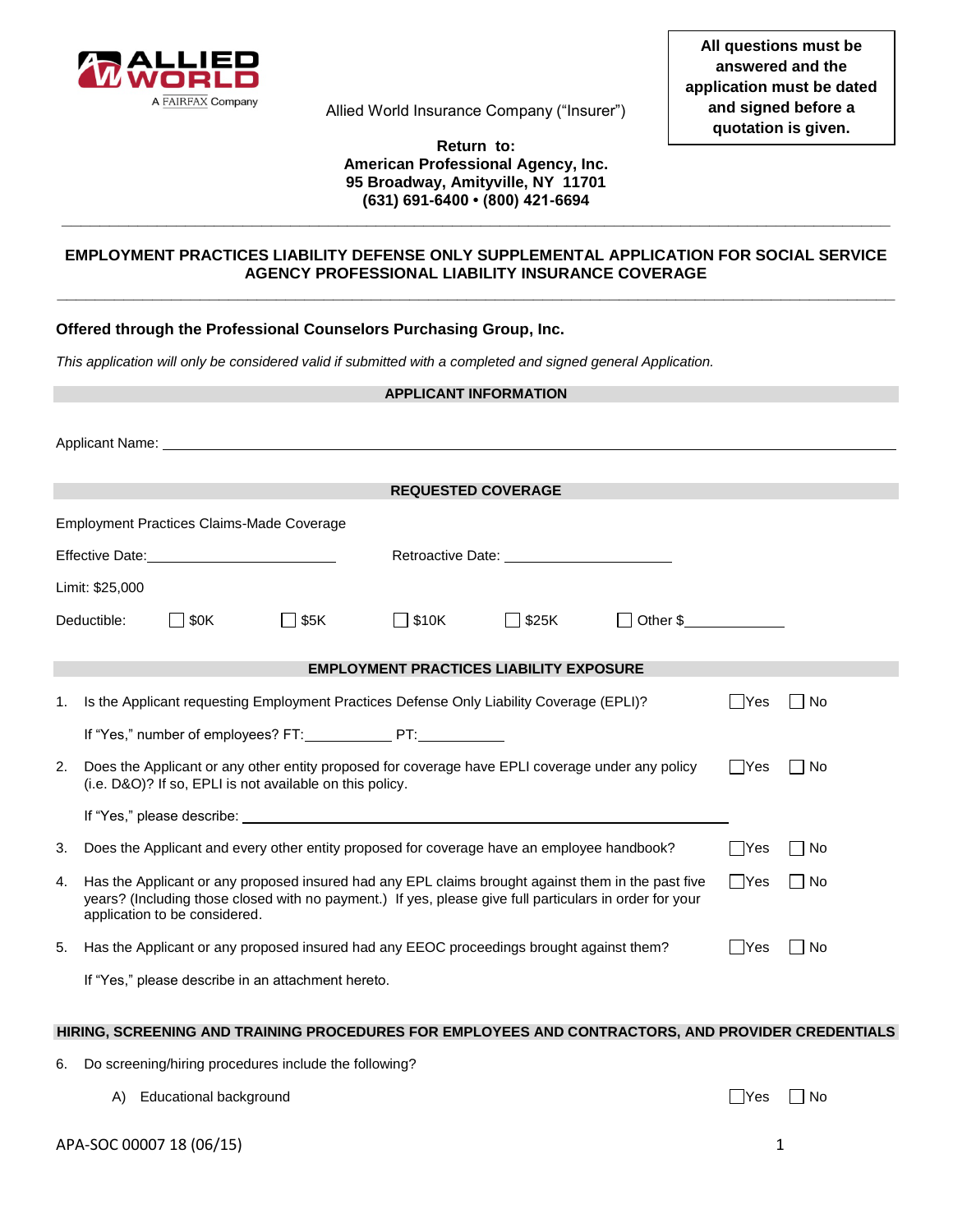|    | B)                                                                                                                                                                                                                                  | Previous employers/employment history                                                                  | - IYes | <b>No</b> |
|----|-------------------------------------------------------------------------------------------------------------------------------------------------------------------------------------------------------------------------------------|--------------------------------------------------------------------------------------------------------|--------|-----------|
|    | $\mathcal{C}$                                                                                                                                                                                                                       | Personal references                                                                                    | l lYes | l No      |
|    | D)                                                                                                                                                                                                                                  | Criminal background check:<br>County<br>Yes<br>No<br><b>State</b><br>No<br>Yes<br>Federal<br>Yes<br>No | ∣Yes   | <b>No</b> |
|    | E)                                                                                                                                                                                                                                  | Professional liability claims history                                                                  | - IYes | No        |
|    | F)                                                                                                                                                                                                                                  | Drug/alcohol abuse screening                                                                           | - IYes | No        |
| 7. | Are each of the above procedures followed and documented?                                                                                                                                                                           |                                                                                                        |        | <b>No</b> |
| 8. |                                                                                                                                                                                                                                     | How often does the Applicant perform recredentialing and update its list of specific privileges?       |        |           |
| 9. | Has any facility proposed for coverage been required to notify the National Practitioner Data Bank of<br>any license suspension, peer review action or professional liability payment involving any member of<br>the medical staff? |                                                                                                        |        | <b>No</b> |
|    |                                                                                                                                                                                                                                     | 10. Are written job descriptions established for all employees?                                        | Yes    | <b>No</b> |
|    |                                                                                                                                                                                                                                     | 11. Is a competency-based checklist used to assess and document staff skills?                          | - IYes | No        |
|    |                                                                                                                                                                                                                                     | If "No," please explain: _                                                                             |        |           |

## **INSURANCE INFORMATION**

Please provide the following information for Employment Practices Liability Insurance for the current policy year and previous four years.

| <b>Policy Period</b> | <b>Carrier</b> | Limits | <b>Deductible</b><br>or SIR | <b>Claims Made</b><br>or Occurrence | <b>Retro Date</b> | Premium |
|----------------------|----------------|--------|-----------------------------|-------------------------------------|-------------------|---------|
|                      |                |        |                             |                                     |                   |         |
|                      |                |        |                             |                                     |                   |         |
|                      |                |        |                             |                                     |                   |         |
|                      |                |        |                             |                                     |                   |         |
|                      |                |        |                             |                                     |                   |         |

#### **FRAUD WARNING**

**NOTICE TO MAINE APPLICANTS:** "IT IS A CRIME TO KNOWINGLY PROVIDE FALSE, INCOMPLETE OR MISLEADING INFORMATION TO AN INSURANCE COMPANY FOR THE PURPOSE OF DEFRAUDING THE COMPANY. PENALTIES MAY INCLUDE IMPRISONMENT, FINES OR A DENIAL OF INSURANCE BENEFITS."

#### **APPLICANT SIGNATURE**

*I hereby acknowledge that the above information is complete and accurate to the best of my knowledge and belief.* 

Print Name of Authorized Representative:

Signature of Authorized Representative:

Title: Date:

APA-SOC 00007 18 (06/15) 2